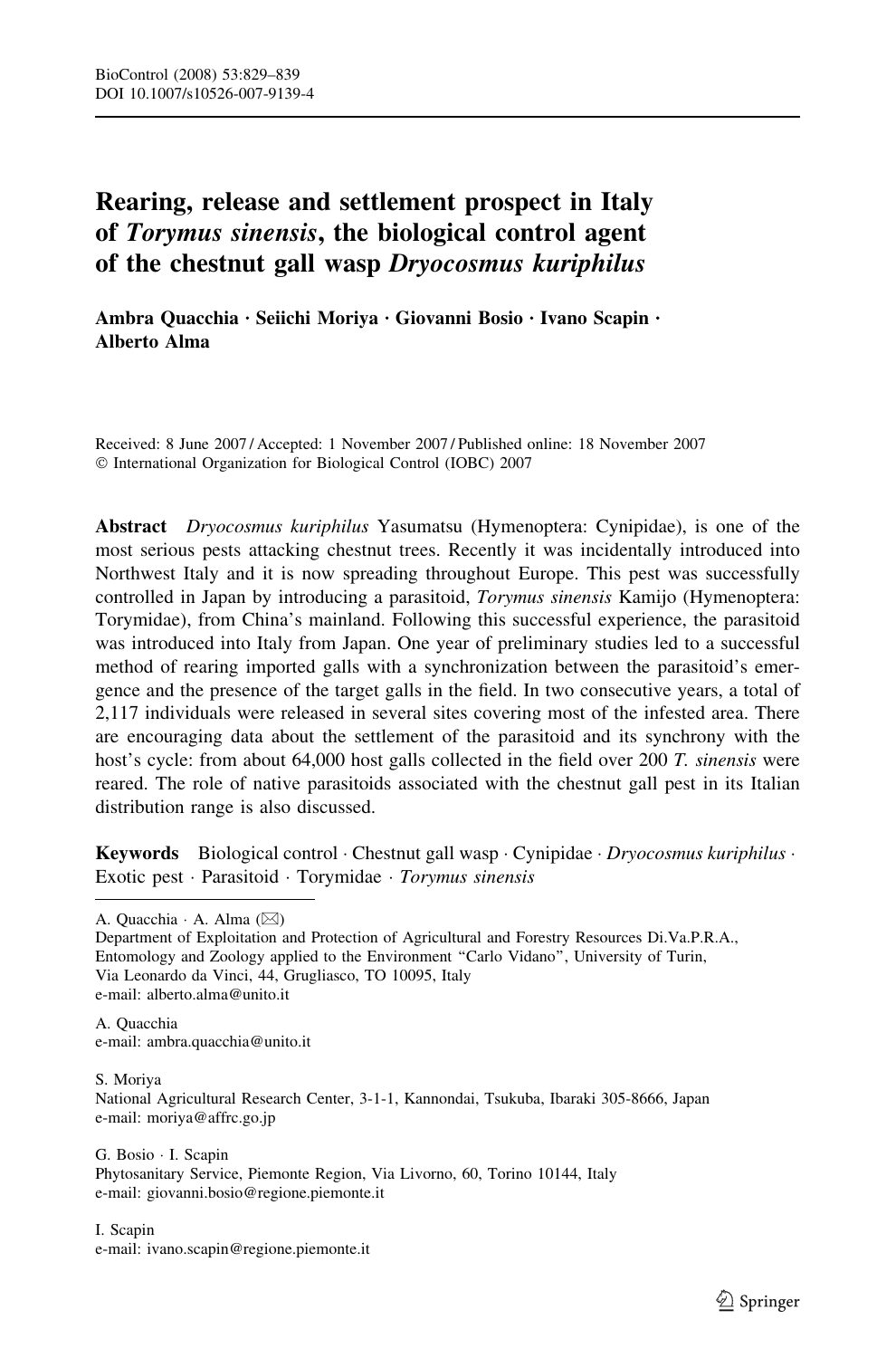## Introduction

When an exotic pest is introduced into a new area it can have very strong effects on native flora and fauna, and spread quickly. Often the factors naturally controlling its population in its native range are not present. In the pest's new habitat there may be fewer predators or diseases, so its populations grow out of control. This has been the case with the chestnut gall wasp Dryocosmus kuriphilus Yasumatsu (Hymenoptera: Cynipidae), one of the most dangerous pests attacking chestnut trees (*Castanea* spp.). It is native of China (Oho and Shimura [1970\)](#page-9-0) and in the past it was accidentally introduced into Japan (1941), Korea (1958), USA (1974), and Nepal (1999) (Abe et al. [2007\)](#page-8-0). In Europe, it was recorded for the first time in Italy (Brussino et al. [2002](#page-9-0)). The first report was in 2002 from Piedmont (Northwest Italy) but, from customs' statistics, its introduction can be traced back to 2–3 years before with the importation of nursery material from China. Because of its dangerousness it was added to the European Plant Protection Organization (EPPO) A2 Action list (EPPO [2005\)](#page-9-0) in 2003. The pest quickly spread throughout the Italian peninsula; it was found in central and south Italy in 2005 (Paparatti and Speranza [2005](#page-9-0)) and also abroad, in Slovenia (Jaksa [2006\)](#page-9-0) and France (2005) (Malausa personal communication). The reason for such a rapid spread is explained by the sale of young infested plants from nurseries in the infested area, since the presence of the pest inside the buds is not obvious.

D. kuriphilus is univoltine and thelytokous, and causes the formation of galls on buds in early summer. These galls reduce the total photosynthetic area and can stop the growth of the shoots. In the case of a heavy attack, the plant declines gradually (Kato and Hijii [1997](#page-9-0)) and the production of fruits can be drastically reduced (Moriya et al. [1990](#page-9-0)). The plant is more vulnerable to infections, such as the chestnut blight, and can die.

Japanese researchers, who faced this problem for the first time in the 1940s, began controlling the pest by means of insecticides and natural enemies without any result, so they focussed their efforts on breeding and propagating resistant varieties, and the gall wasp became a less worrying problem. Later, however, probably due to the selection and development of a new biotype of D. kuriphilus, it become again a serious pest (Murakami [1981\)](#page-9-0). Researches carried out in China, where the gall wasp is present but not harmful, prospected the chance of a biological control attempt. A parasitoid wasp, reared from Chinese galls, was introduced into Japan in the late 1970s. Although the time needed to establish the populations varied in different localities (Murakami and Gyoutoku [1995](#page-9-0)), after about 6–18 years the parasitoid effectively controlled the pest, keeping its population under the damage threshold (Moriya et al. [1989;](#page-9-0) Murakami et al. [2001\)](#page-9-0), fixed at a 30% shoot infestation (Gyoutoku and Uemura [1985](#page-9-0)). This parasitoid, Torymus sinensis Kamijo (Hymenoptera: Torymidae), is univoltine like its host; adults emerge from withered galls in early spring and, after mating, the female lays eggs into newly formed galls, either onto the body surface of the host larva or on the wall of the larval chamber. The parasitoid's larva feeds ectoparasitically on the pest's mature larva and pupates during late winter.

Chestnut is economically and environmentally important in Italy. Chestnut orchards are part of traditional farming in many Italian regions and provide a non-negligible additional income to farmers. The widespread distribution of chestnuts, cultivated or naturalized, is crucial for the maintenance of a local biodiversity but also to maintain steep slopes in mountain areas. The severity of the pest problem in relation to environmental damage (interpreted as a loss of landscape appearance and quality) and economic loss in the infested area urged a quick action to control the possible damage. The need for control measures was underlined by a Ministerial Decree (Ministero delle Politiche Agricole e Forestali [2006\)](#page-9-0) issued by the Italian Government in 2006 outlining compulsory measures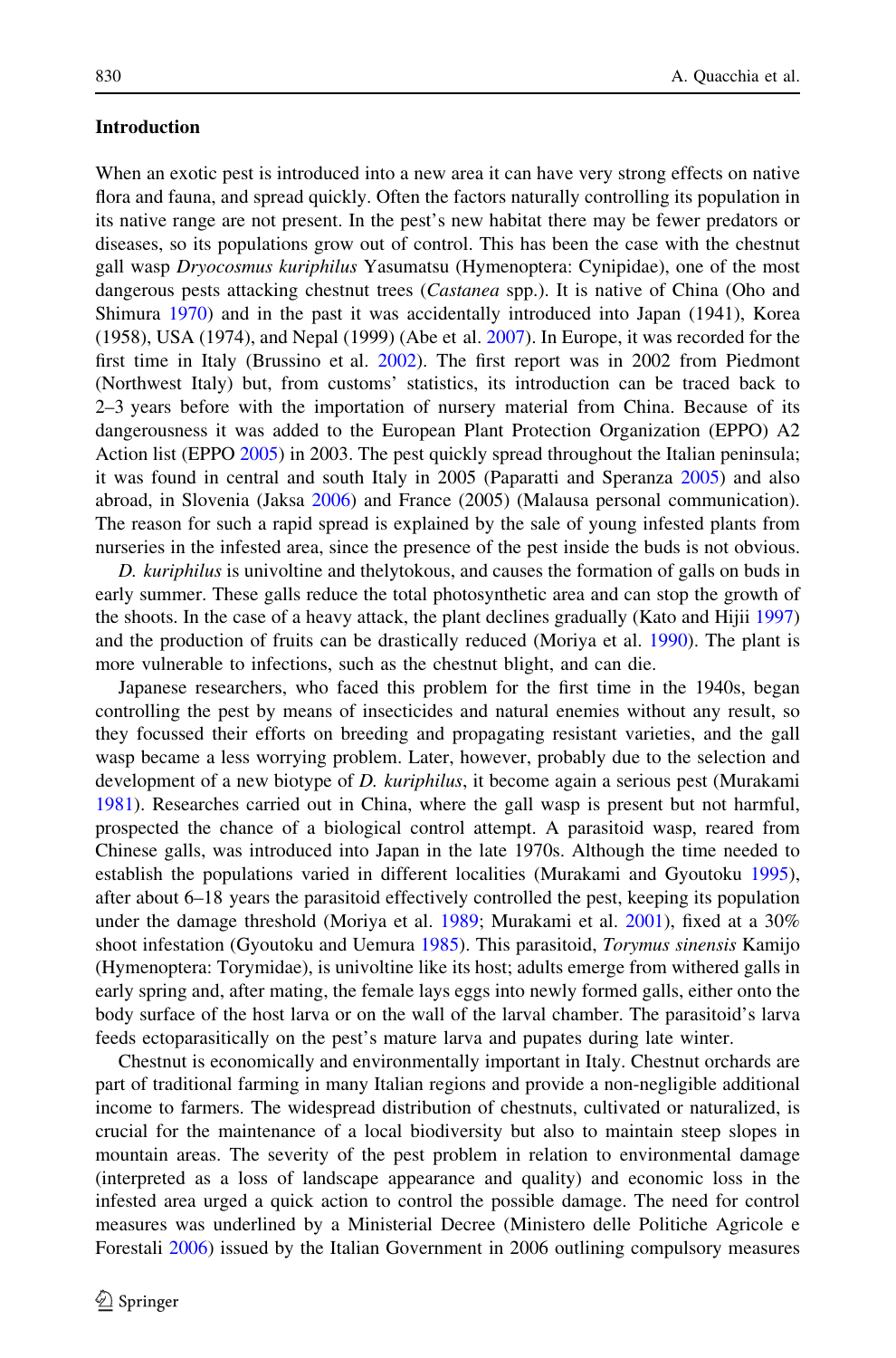for the pest's control. Also in 2006, an EPPO workshop (EPPO [2006](#page-9-0)) was held in Cuneo to prepare local standards of selected phytosanitary measures that could be implemented while methods were developed for biological control, i.e. the most promising method of pest control recognized by the Organization. Given the success of biological control in Japan, measures to support the introduction of the parasitoid were started in Italy in 2003 with a survey of the relevant literature and contacts with Japanese researchers. This paper reports on the subsequent stages of the biological control of the chestnut gall wasp using T. sinensis and details how the parasitoid population was introduced and how its establishment has progressed.

#### Materials and methods

## Rearing and release

In order to obtain the parasitoid, potentially parasitized galls were provided by The National Agricultural Research Center in Tsukuba (Japan). A data logger recorded the temperature during the gall shipments to Italy. All the packages received were checked and any extra material, such as unwanted arthropods and leaves, were destroyed.

In February 2004, 2,546 withered galls were received from Japan (collected in Ibaraki and Chiba prefectures). These galls were kept refrigerated at  $5^{\circ}$ C until the beginning of March, then they were individually placed in glass test tubes and kept indoors at room temperature. They were checked every day and any  $T$ . sinensis that emerged was collected and isolated in glass test tubes so to check its biology and host specificity. Longevity was investigated with relation to two variables: temperature and feeding frequency. Three constant temperatures (15, 20, and  $25^{\circ}$ C) were tested; at each temperature 50 specimens were reared in a climatic chamber, providing fresh food every day. Four different feeding frequencies were tested: 50 specimens per tested frequency were reared in climatic chamber at 15°C, food was provided every 1, 2, 4, and 6 days. In the trials RH was 80– 85% and feeding consisted in one small drop of clear honey on a small card. Mortality was checked daily at the same time. The specificity was checked according to the indication proposed by van Lenteren et al. [\(2006](#page-10-0)). The choice of non-target species was made among the galls present in the field in a stage suitable for oviposition. The only prone galls found (newly formed and big enough to let the parasitoid grow) were those of Mikiola fagi (Hartig). Due to their relative abundance, also galls of the agamic generation of Cynips quercusfolii (L.) and Andrycus kollari (Hartig) were chosen. Five galls of each species were tested, a small portion of branch bearing the gall was placed in a small net cage. Mated females were used ten to twenty days after emergence. The behavioural components looked for were: encountering the host (i.e. making contact with the host by means of the antennae), drumming on the host (i.e. inspecting the host with the antennae) and, drilling the host (i.e. adopting the oviposition posture and penetrating the host with the ovipositor). These behavioural components were observed continuously, starting when the female was introduced into the observation cage. The observations lasted 2 h, every day and for 10 consecutive days. After the observation period each female was isolated from the gall until the following trial. A positive control was performed using five galls of the target species D. kuriphilus obtained by potted chestnuts reared in glasshouse (in order to have fresh galls earlier than in the field). Females supporting and trials were performed at  $15^{\circ}$ C.

In 2005, 3,519 galls were sent from Japan (collected in the Ibaraki prefecture) and 21,945 were sent in 2006 (collected in eight different prefectures). They were isolated into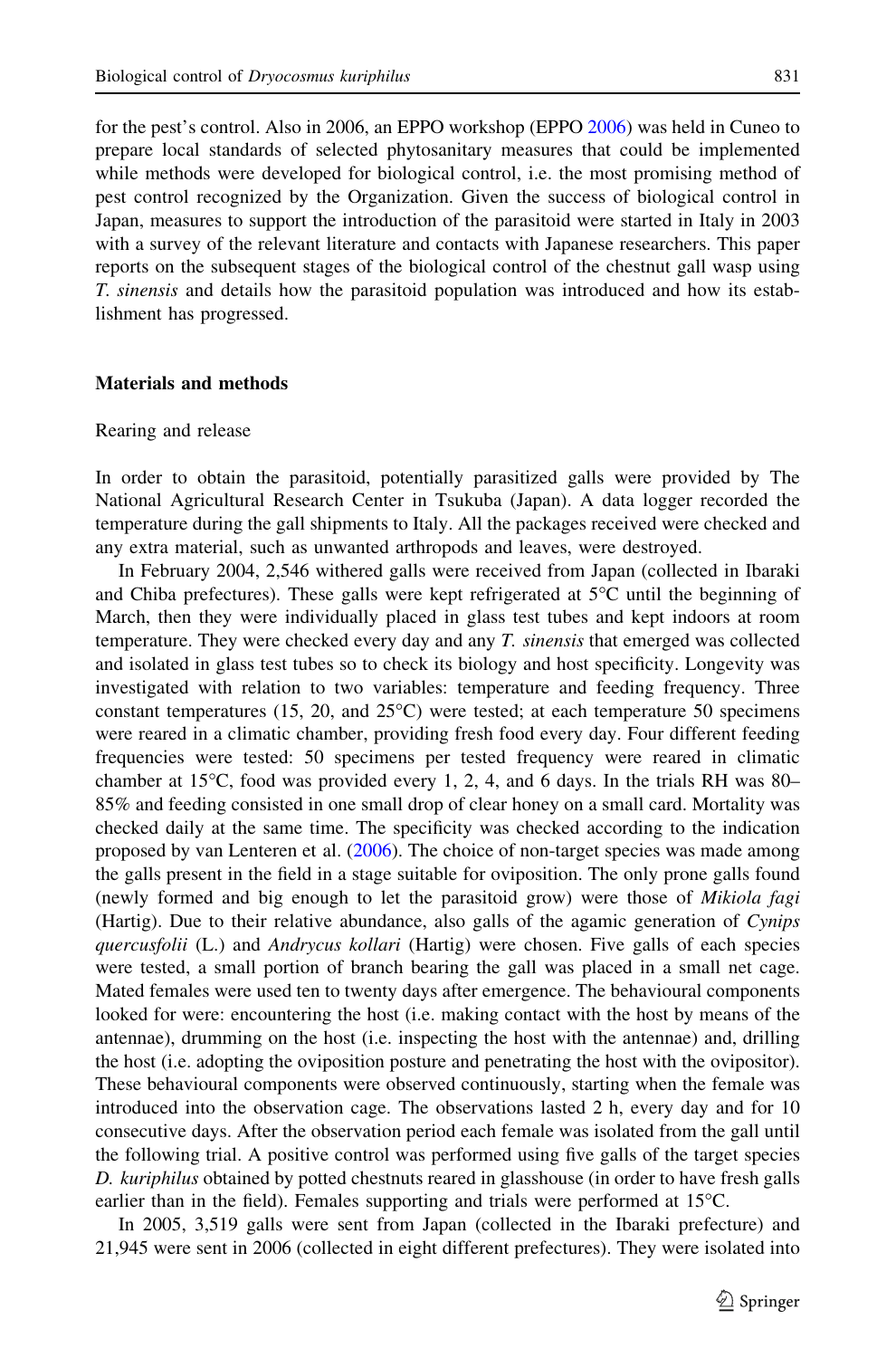small cages and kept in a climatic chamber. The temperature inside the chamber was initially set to  $1^{\circ}$ C and then increased as chestnuts in the field developed leaves, although with temperatures 5–6 below those measured in the field. The photoperiod was set to 12 h of light and 12 of dark during the storage. Galls were checked every day for emerging insects.

When the formation of galls in the field was first observed, the small cages were taken out of the climatic chamber and kept outdoors in the Faculty of Agriculture of the University of Turin, under a double-net cage. T. sinensis emerging every day were kept together inside glass test tubes and fed with small drops of clear honey on a small card; humidity was provided by few drops of water on the cotton plugs of the tubes. The tubes were kept in the climatic chamber at  $15^{\circ}$ C. Not later than 48 h after emergence, *T. sinensis* adults were moved into the infested area and released in the field by opening the tubes and letting them fly away voluntarily. The release sites were chosen to facilitate the natural dispersal of the parasitoid (e.g. in orchards adjacent to other orchards or mixed woods where chestnut trees formed a continuous distribution, on the top of slopes and in areas with a high gall infestation rate. Three release sites were chosen in 2005 and 10 in 2006 (including the three of 2005). An 11th site was chosen in 2006 as a possible rearing area, as it was an isolated orchard several kilometres far from other chestnut trees, with a high gall infestation rate and a small tree size. Here the parasitoid population was expected to potentially increase rapidly as the isolation could increase the density of the insects by restricting dispersal (Moriya et al. [1990](#page-9-0); Aoto and Murakami [1992\)](#page-8-0). This area was established as a source of parasitized galls to obtain specimens for the release in other sites (the small size of the trees making collection easy).

Any parasitoids different from T. sinensis and any inquilines that emerged from the Japanese galls were collected, killed with ether and stored in alcohol. Samples of the parasitoids were sent for identification to Dr. George Melika of the Systematic Parasitoid Laboratory, Plant Protection and Soil Conservation Service of County Vas, Koszeg, Hungary.

#### Settlement prospects

The effectiveness of the releases was assessed by examining the emergence of  $T$ . *sinensis* from galls collected in the 2006/2007 winter (galls that formed during the previous spring). The galls were collected in the three sites where T. sinensis had been released in 2005 and 2006 and in the rearing area, where the parasitoid had been released for the first time in 2006. Galls from different heights were collected using lopping shears.

These galls were isolated inside cardboard boxes provided with extractable skylights. The boxes were kept inside the infested area, in ambient conditions, so to check whether the emergence of T. sinensis would match gall formation during the subsequent spring. The boxes were opened weekly to remove any spiders that could predate the emerging parasitoids. A data logger was placed close to the boxes in order to record the temperature. Until the emergence of the first T. *sinensis*, the boxes were checked weekly; after that they were checked every day. Emerged insects were collected under the skylight with an entomological pooter. Emerged T. sinensis were kept in glass test tubes and fed to keep them alive until their release in the field; 30 of them were used to check the longevity at different temperatures as performed in 2004 with the T. sinensis received from Japan. Other insects were collected and stored in alcohol for further identification and biocoenosis surveys. The number of emergences was compared with the temperature recorded by the data logger and with the formation of galls on the surrounding chestnut trees.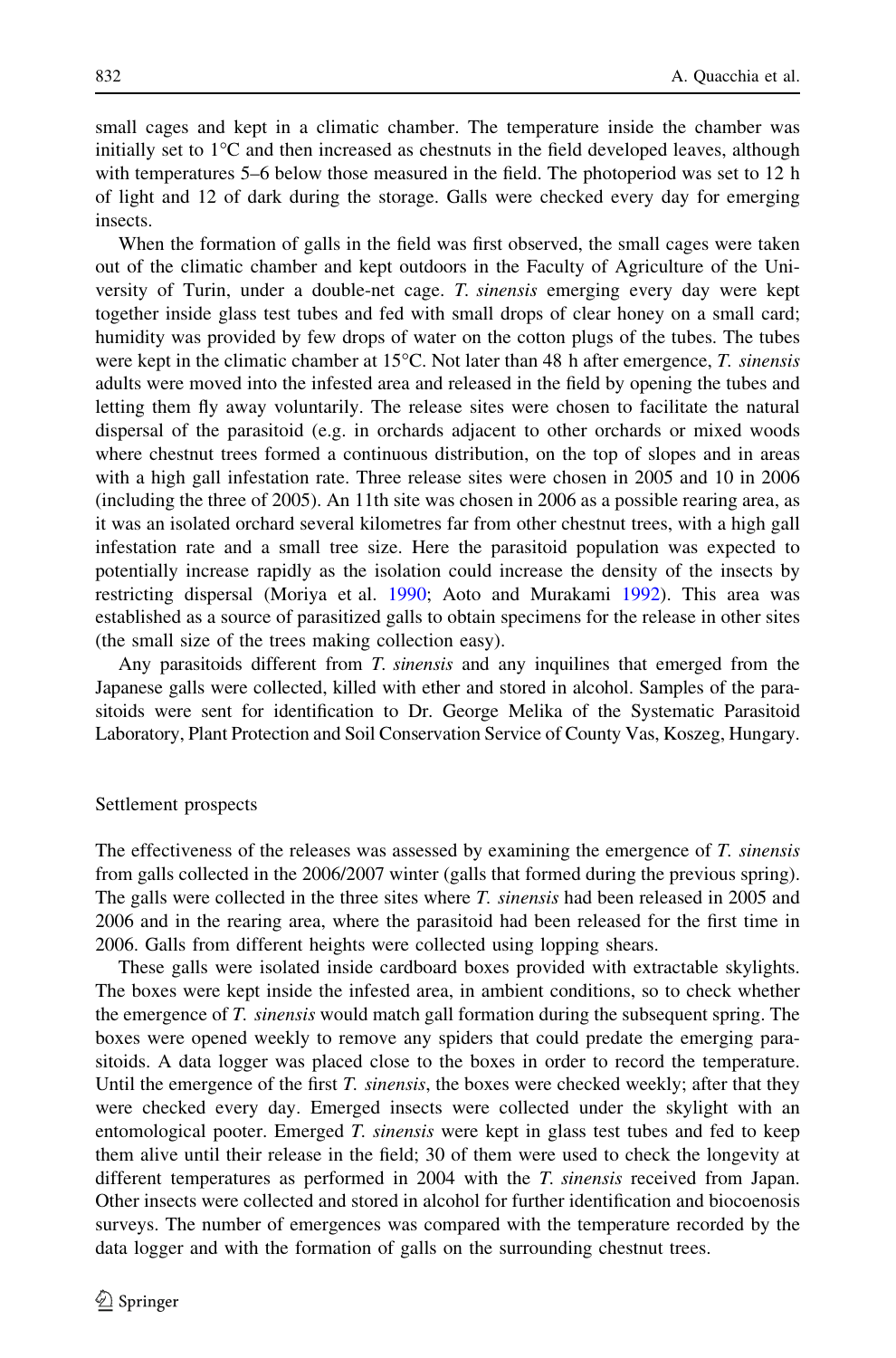Correlation between the number of emergences and the temperature recorded by the data logger was assessed using Spearman's Correlation method. Non-parametric Kruskal– Wallis test was used to analyse data of longevity, the values were separated by the post hoc Mann–Whitney. The test was repeated both for the Italian and the Japanese population. The analyses were performed using the software  $SPSS^{\textcircled{B}}$  13.0.

## **Results**

Rearing and release

A total of 509 T. sinensis adults emerged from the Japanese galls in 2004 (260 females and 249 males). They started emerging three weeks after the galls were placed indoors at room temperature, nearly one month before the appearance of galls in the field. This mismatch with gall appearance meant that the parasitoids could not be released into the field; instead they were used for behavioural trials, that helped to improve later efforts in maintaining adults, and then stored in ethanol for future analyses. Results of these trials (Tables 1 and [2](#page-5-0)) show how the adult longevity increased at low temperatures, and with reduced time of food deprivation.

None of the females in contact with the galls of *M. fagi, C. quercusfolii,* and *A. kollari* showed the behavioural components looked for and no oviposition was registered; the positive control showed behaviours approaching those in the field, so trials were stopped and no direct effects on these non-target species are expected.

In both 2005 and 2006 T. sinensis emerged during a 1-month period, 218 specimens (111 females and 107 males) in the first year and 2,238 (1,219 females and 1,019 males) in the second. Thanks to the use of the climatic chamber, the emergence of parasitoids in 2005 and 2006 was well synchronized with the beginning of gall formation in the field (Fig. [1\)](#page-5-0).

A total of 170 T. sinensis (90 females and 80 males) in 2005 and 1,947 T. sinensis (1,058 females and 889 males) in 2006 were released in the infested area (Fig. [2](#page-6-0)). Some matings were observed in the tubes before the release. Most of the parasitoids flew away right after the release although some ovipositions were observed in the field.

More than 3,000 parasitoids of species other than T. *sinensis* emerged from the Japanese galls received from 2004 to 2006. Their identification showed the predominance of

| Temperature $(^{\circ}C)$ | No. of tested      |                   | Longevity (days)   |                   |                    |                   |  |
|---------------------------|--------------------|-------------------|--------------------|-------------------|--------------------|-------------------|--|
|                           | Japanese<br>source | Italian<br>source | Mean               |                   | <b>SD</b>          |                   |  |
|                           |                    |                   | Japanese<br>source | Italian<br>source | Japanese<br>source | Italian<br>source |  |
| 15                        | 50                 | 10                | 38.6a              | 44.3a             | 13.9               | 15.7              |  |
| 20                        | 50                 | 10                | 29.2 <sub>b</sub>  | 31.5b             | 14.6               | 13.2              |  |
| 25                        | 50                 | 10                | 10.9c              | 13.8c             | 6.3                | 10.8              |  |

Table 1 Longevity of *Torymus sinensis*, reared from Japanese and Italian galls, at different temperatures

Different letters in the same columns show difference at  $P\leq0.001$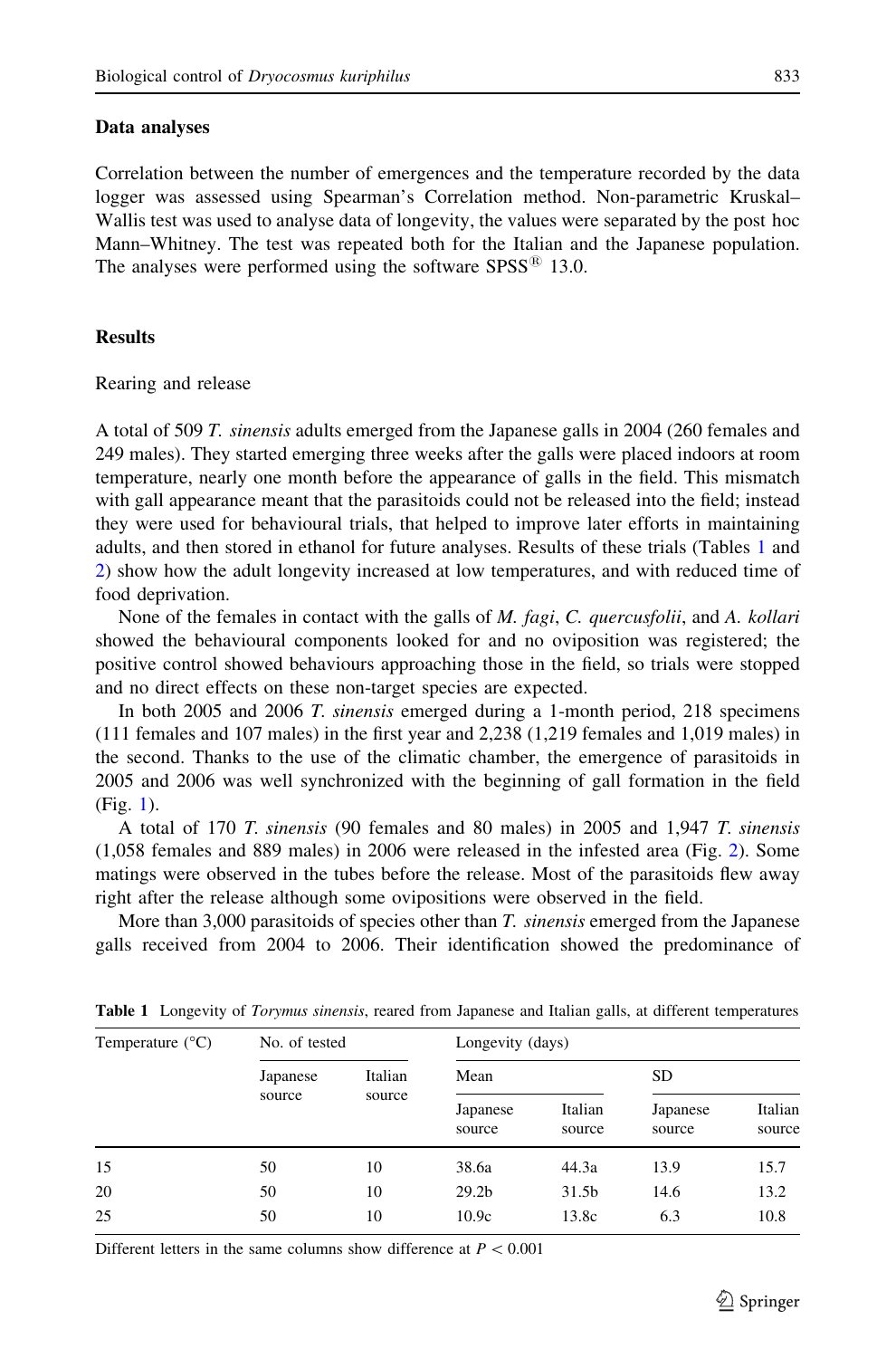<span id="page-5-0"></span>

| <b>Table 2</b> Longevity of Torymus<br>sinensis at different feeding | Feeding frequency (days) | No. of tested | Longevity (days)  |      |
|----------------------------------------------------------------------|--------------------------|---------------|-------------------|------|
| frequency periods                                                    |                          |               | Mean              | SD.  |
|                                                                      |                          | 50            | 38.9a             | 12.6 |
|                                                                      |                          | 50            | 37.9a             | 15.4 |
| Different letters show differences                                   | $\overline{4}$           | 50            | 10.3 <sub>b</sub> | 3.3  |
| at $P < 0.05$ (Mann–Whitney U<br>test)                               | 6                        | 50            | 5.6c              | 3.4  |



Fig. 1 Comparison between the emergence of Japanese-sourced T. sinensis in 2004 (reared in indoor conditions) and in 2005–2006 (reared in a climate chamber at low temperature until the beginning of D. kuriphilus's gall formation, then in outdoor conditions). "Beginning of gall formation" is a mean of the 3 years

Eurytoma brunniventris Ratzeburg 908 specimens, Eupelmus urozonus Dalman 790 specimens, Ormyrus spp. 756 specimens, and Torymus geranii (Walker) 352 specimens.

## Settlement prospects

About 64,000 galls were collected from the four sampling sites (including about 28,000 from the breeding area). A total of 30 (14 females and 16 males) T. sinensis emerged from galls from the three locations where parasitoids had been released for two consecutive years and a total of 174 (80 females and 94 males) emerged from the galls collected in the breeding area (Table [3\)](#page-6-0). The sex ratio of T. sinensis reared from Italian galls  $(46\%$ females) was similar to the sex ratios of samples reared from Japanese galls (51% in 2004 and 2005, 54% in 2006).

Emergences of T. sinensis started on 2nd April when the daily mean temperature first rose above  $7^{\circ}\text{C}$  with regular emergences once the temperature rose above  $13^{\circ}\text{C}$  $13^{\circ}\text{C}$  $13^{\circ}\text{C}$  (Fig. 3). The statistical analysis shows a positive correlation ( $r_s = 0.751$ ;  $P \lt 0.001$ ) between the number of emergences and the temperature recorded. Males tended to emerge before females, although the peak of the female emergences occurred only 3 days after the male's one. The onset of emergence corresponded with the first observations of gall formation in the field.

The statistical analyses show that the longevity is significantly influenced by the rearing temperature. As far as the food frequency is concerned, significant reduction of longevity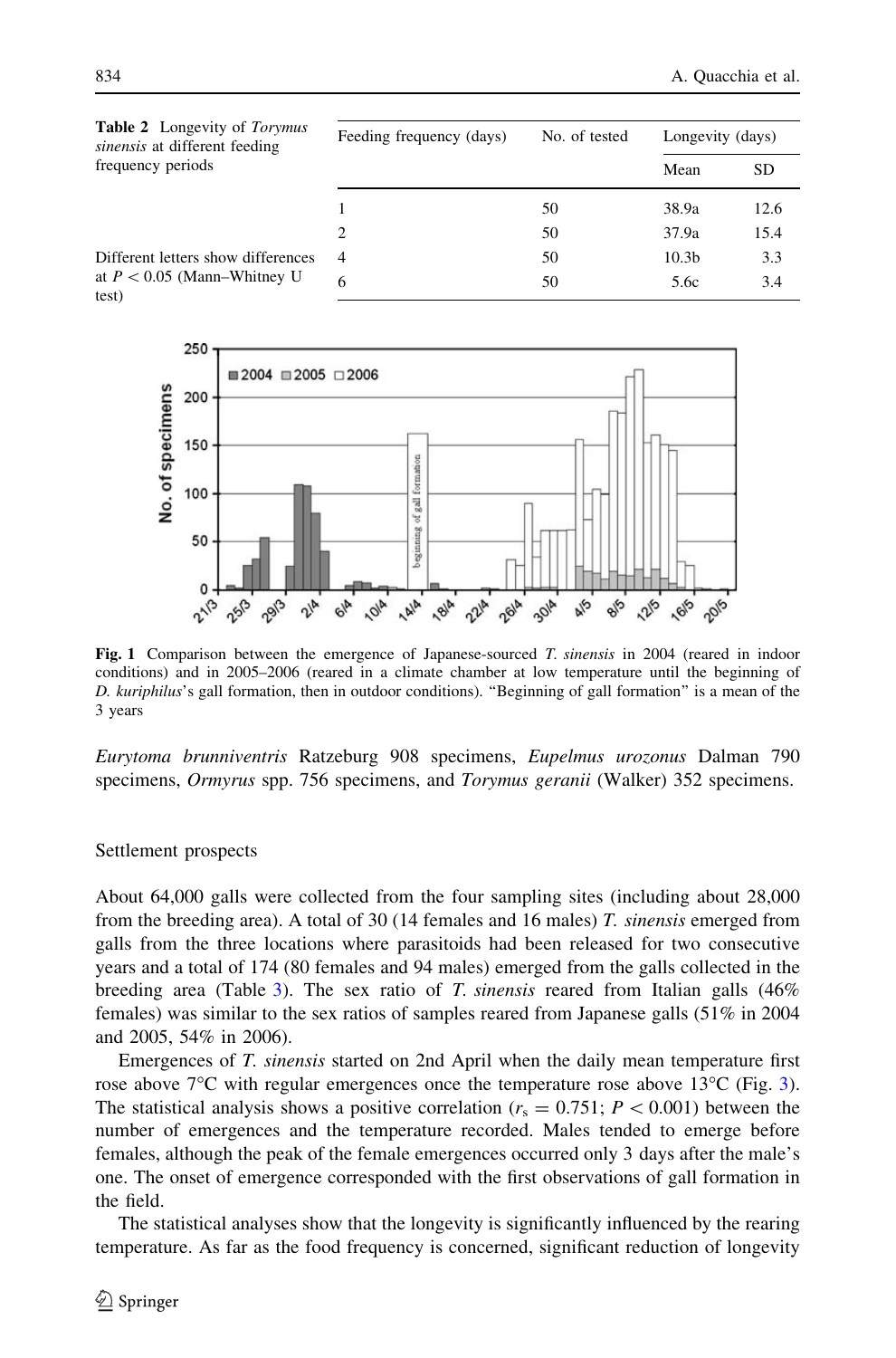<span id="page-6-0"></span>

Fig. 2 Location of D. kuriphilus infestation records in the province of Cuneo in 2006 (circles) and the release sites of the biological control agent T. sinensis (triangles). The inset indicates the location of the province of Cuneo and the Piedmont region in Italy

| <b>Table 3</b> Japanese-sourced<br><i>T. sinensis</i> released, galls<br>collected and <i>T. sinensis</i> reared |              | Torymus sinensis<br>released (females) |      | Settlement |                                                       |
|------------------------------------------------------------------------------------------------------------------|--------------|----------------------------------------|------|------------|-------------------------------------------------------|
| in four release sites in the<br>province of Cuneo, Italy                                                         |              | 2005                                   | 2006 | in 2007    | Galls collected Torymus sinensis<br>emerged $(2+\xi)$ |
|                                                                                                                  | Robilante    | 28                                     | 123  | 12,000     | 5                                                     |
|                                                                                                                  | Peveragno    | 35                                     | 91   | 12,000     | 20                                                    |
|                                                                                                                  | <b>Boves</b> | 27                                     | 84   | 12,000     | 5                                                     |
|                                                                                                                  | Rearing area |                                        | 80   | 28,000     | 174                                                   |
|                                                                                                                  | Total        |                                        | 468  | 64,000     | 204                                                   |

was observed when the parasitoids were food deprived longer than 2 days, while no differences were found between intervals of 1 and 2 days.

# **Discussion**

About 28,010 galls were received from Japan in 3 years; 2,117 T. sinensis reared from these galls were released into the field, in 11 sites, during 2 years. The parasitoids laid eggs successfully in Italian galls, with 204 T. *sinensis* reared from a collection of 64,000 galls obtained in the year following the final release.

The number of parasitoids obtained from the rearing of Italian galls is promising considering the limited release effort and monitoring. In each monitored site, only 12,000 galls were collected in chestnut woods where D. kuriphilus galls were estimated to be millions and the initial release of Japanese-sourced parasitoids was only about a hundred of females in 2 years, so the probability of finding parasitized galls was expected to be lower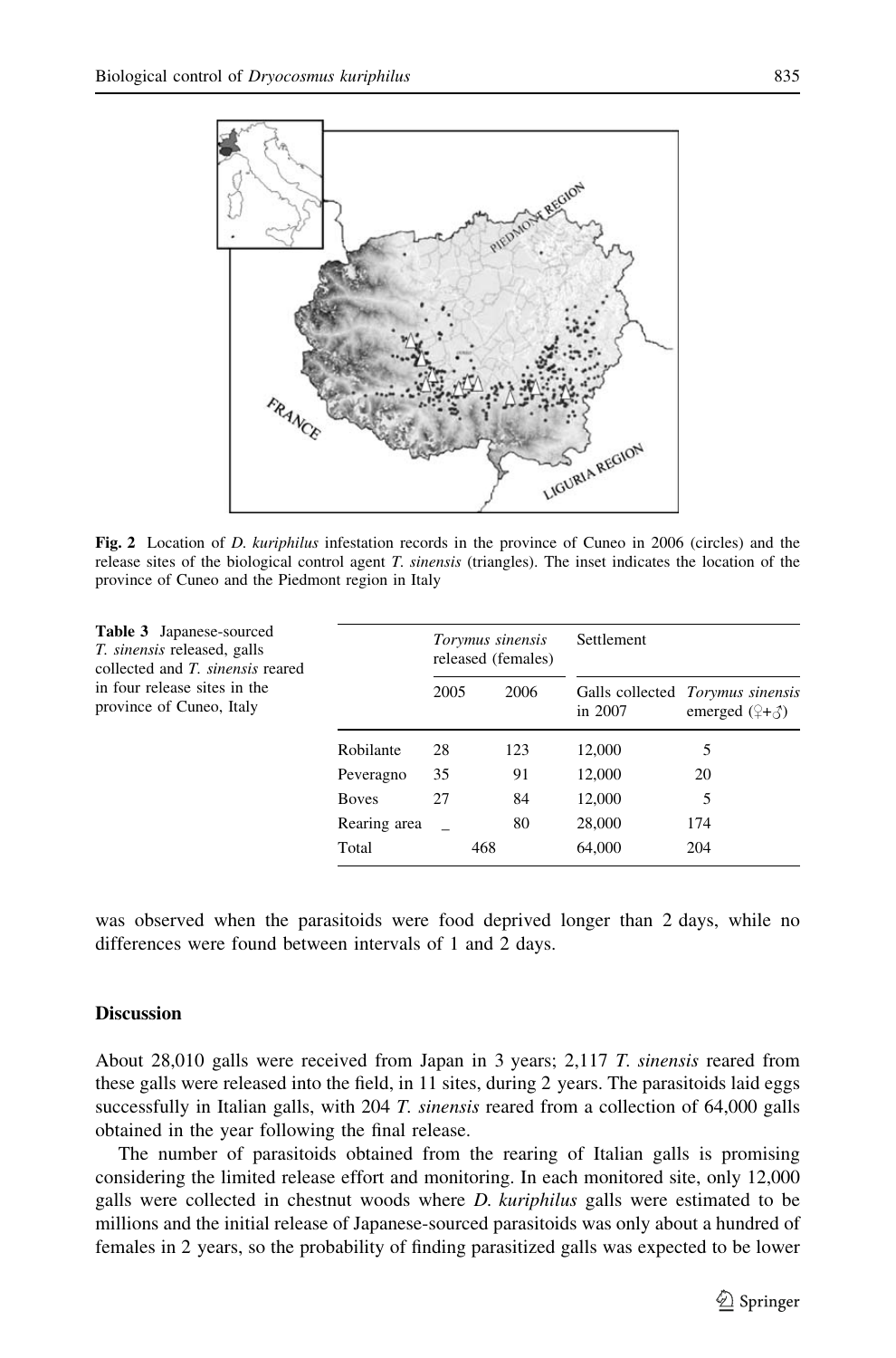<span id="page-7-0"></span>

Fig. 3 Emergence of T. sinensis from D. kuriphilus's galls collected in Italy in 2007. Time of gall formation is earlier compared with that of the previous years due to an unusually warm winter

than that observed. In addition, the breeding area provided a good indication that the parasitoids were reproducing successfully after only a single native generation. Although further monitoring is required before anything definite can be said, the results obtained to date suggest that the settlement of T. sinensis in Italy is quite likely.

Despite this, it is important to consider that the settlement in Italy of T. sinensis may not be easily accomplished. Some important aspects, as mentioned by Murakami and Gyoutoku ([1995\)](#page-9-0), have to be considered; for instance, the presence in the field of insects that can act as hyperparasitoids (such as  $E$ . urozonus and  $E$ . brunniventris, both reared from Italian and Japanese galls, Aebi et al. [2007\)](#page-8-0) and attack the biological control agent, or the possibility of a male-biased sex ratio due to the failure of mating that can happen when the density of individuals is low and finding a mate is difficult. However, it is encouraging that the sex ratio of the first Italian generation is close to that usually observed in China (Murakami and Gyoutoku [1995](#page-9-0)) and in the galls received from Japan.

Another aspect to be considered when assessing the effectiveness of T. sinensis as a biological control agent is its uncertain systematic status. In Japan it hybridizes with a closely related indigenous species, T. beneficus Yatsumastu and Kamijo (Yara [2006\)](#page-10-0). In addition to the populations introduced from China, populations of native T. sinensis have been found in three localities in Japan (Moriya et al. [2003;](#page-9-0) Ohkubo [1992](#page-9-0); Toda et al. [2000](#page-10-0)) and also in South Korea (Murakami et al. [1995\)](#page-9-0). It is not possible to distinguish the males morphologically, and the ovipositor sheath length / thorax length ratio, used in the past as a marker for the discrimination of the females, is not always reliable (Yara [2004](#page-10-0)). This means that the population released in Italy could be made of specimens belonging to both species and their hybrids. However, due to the displacement of  $T$ . *beneficus* by  $T$ . *sinensis* in Japan (Yara et al. [2007](#page-10-0)), it is reasonable to infer that the population released in Italy should belong mostly to T. sinensis and therefore should not affect the control effectiveness.

Research on the effectiveness of pesticides and resistant varieties were made in Italy since the gall wasp was reported. All the pesticides tested were inefficient and in any case the natural distribution of chestnut trees in Italy did not make their use practicable. Research on resistant varieties are in progress in the Department of Arboriculture of the University of Turin and their first results show that the variety Bouche de Bétizac is the only one resistant to the gall wasp (Sartor et al. [2007](#page-9-0)); but, because of the importance and richness of the Italian variety heritage the massive diffusion of this single variety would be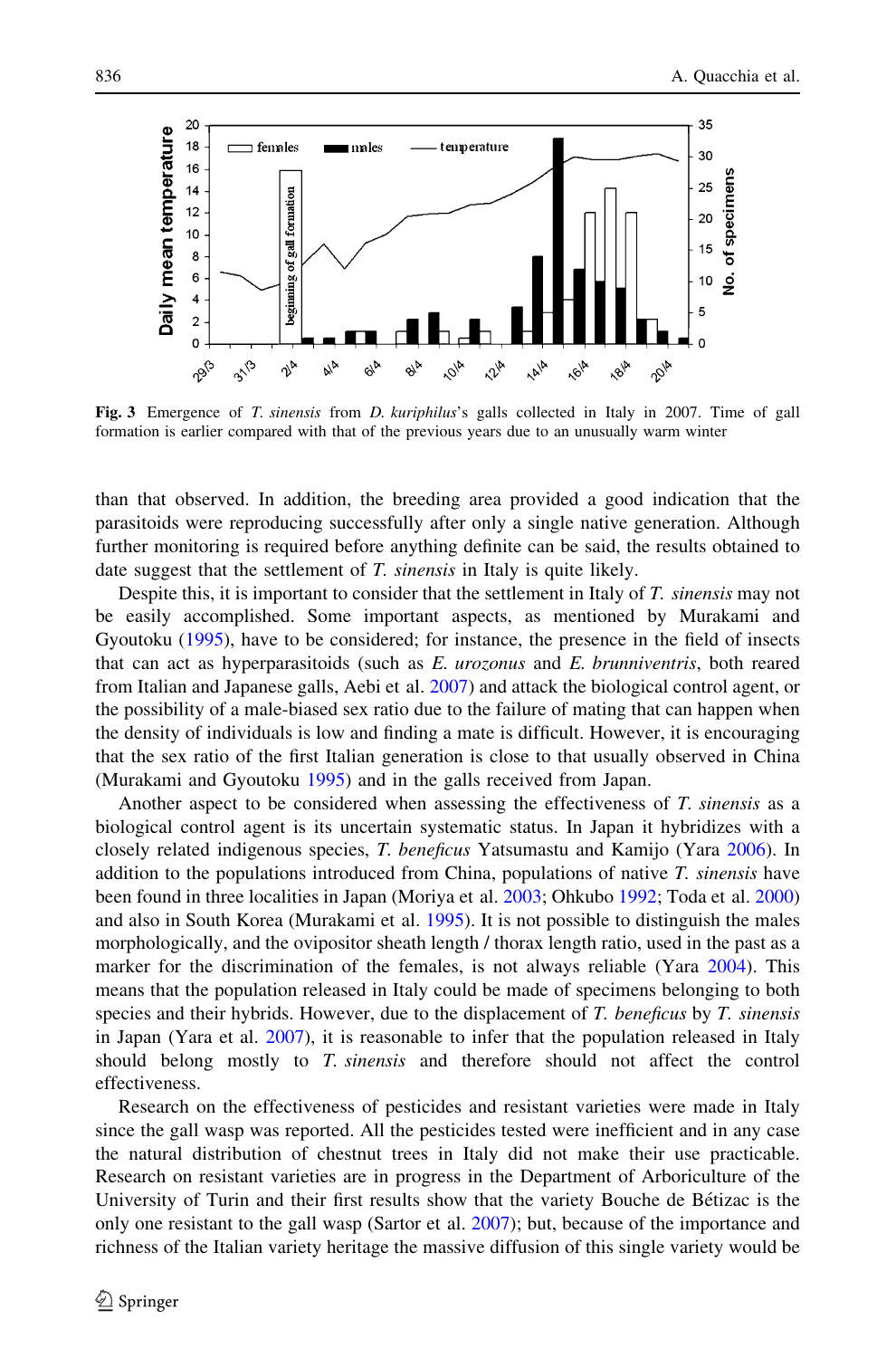<span id="page-8-0"></span>unadvisable, therefore biological control remains the only suitable option. Due to the severity of the damage caused by the rapid spread of the chestnut gall wasp through Europe (Aebi et al. 2007), the inefficacy of pesticides, the impracticability of using resistant varieties, and the encouraging results of using  $T$ , *sinensis*, proved over a long time in Japan (Moriya et al. [1989;](#page-9-0) Murakami et al. [2001](#page-9-0)) and more recently in the USA (Rieske [2007](#page-9-0)), a quick and concrete response was made, keeping in consideration the environmental risk associated with the introduction of an exotic natural enemy (van Lenteren et al. [2003;](#page-10-0) EPPO [1997](#page-9-0); Kimberling [2004](#page-9-0)). First of all the host range of the parasitoid was considered: Murakami et al.  $(1977)$  $(1977)$  based on Askew  $(1975)$  described T. sinensis as host-specific but in practice its host range has not been clarified yet by complete scientific trials. The results obtained on M. fagi, C. quercusfolii and A. kollari, and the personal experience of S. Moriya (one of the authors) who never reared, in Japan, T. sinensis from other galls than D. kuriphilus support the specificity thesis.

To assess any indirect effects on non-target species, such as possible hybridization with native Torymid parasitoids and, to clarify the identity of the population released in Italy, molecular research is in progress using specimens collected from Japanese and Italian galls. In insects, all the reported cases of hybridization are between species in a single genus or in a species complex within a genus (Hopper et al. [2006\)](#page-9-0) so a collection of native Torymids is ongoing in order to generate a data set of phylogenetic relatedness.

Alongside the control of D. kuriphilus by the introduction of the exotic parasitoid, recent investigations into the community dynamics of chestnut galls conducted after the gall wasp was found in Europe have opened the possibility of an augmentative biological control programme using native species. Since 2002, 16 native parasitoid species have already been collected from Italian galls; they are all chalcidid wasps belonging to six different families and are known to be parasitoids of oak cynipid galls. The rapid recruitment of oak cynipid parasitoids of *D. kuriphilus* (Aebi et al. 2006) suggests that despite the current low attack rates there may be some value in evaluating the control potential of native parasitoids.

Acknowledgements The *D. kuriphilus* biological control project in Italy is supported by Regione Piemonte. This work was supported in part by a Grant-in-Aid for Scientific Research (B) (No. 19380037) from the Japan Society for the Promotion of Science. The authors are deeply indebted to all the Japanese researchers, who contributed to the collecting of galls, and to Dr. Peter Mazzoglio, Dr. James Nicholls and Dr. Chiara Ferracini who kindly corrected the English text and gave useful suggestions. Thanks also to Davide Cuttini who pleasantly cooperated with the collection of galls in Italy.

## **References**

- Abe Y, Melika G, Stone GN (2007) The diversity and phylogeography of cynipid gallwasps (Hymenoptera, Cynipidae) of the Eastern Palaearctic and their associated communities. Orient Insects 41:196–212
- Aebi A, Schönrogge K, Melika G, Alma A, Bosio G, Quacchia A, Picciau L, Abe Y, Moriya S, Yara K, Seljak G, Stone GN (2006) Parasitoid recruitment to the globally invasive chestnut gall wasp Dryocosmus kuriphilus. In: Ozaki K, Yukwa J, Ohgushi T, Price PW (eds) Ecology and evolution of galling arthropods and their associates. Springer-Verlag, Tokyo, pp 103–121
- Aebi A, Schönrogge K, Melika G, Quacchia A, Alma A, Stone GN (2007) Native and introduced parasitoids attacking the invasive chestnut gall wasp Dryocosmus kuriphilus. EPPO Bull 37:166–171
- Aoto I, Murakami Y (1992) Dispersion of a Torymus (Syntomaspis) sinensis population in Fukuoka Prefecture (Hymenoptera: Torymidae). Proc Assoc Pl Prot Kyushu 38:193–196 (in Japanese with English summary)
- Askew RR (1975) The organization of chalcid-dominated parasitoid communities centred upon endophytic host. In: Price PW (ed) Evolutionary strategies of parasitic insects and mites. Plenum, New York, pp 130–153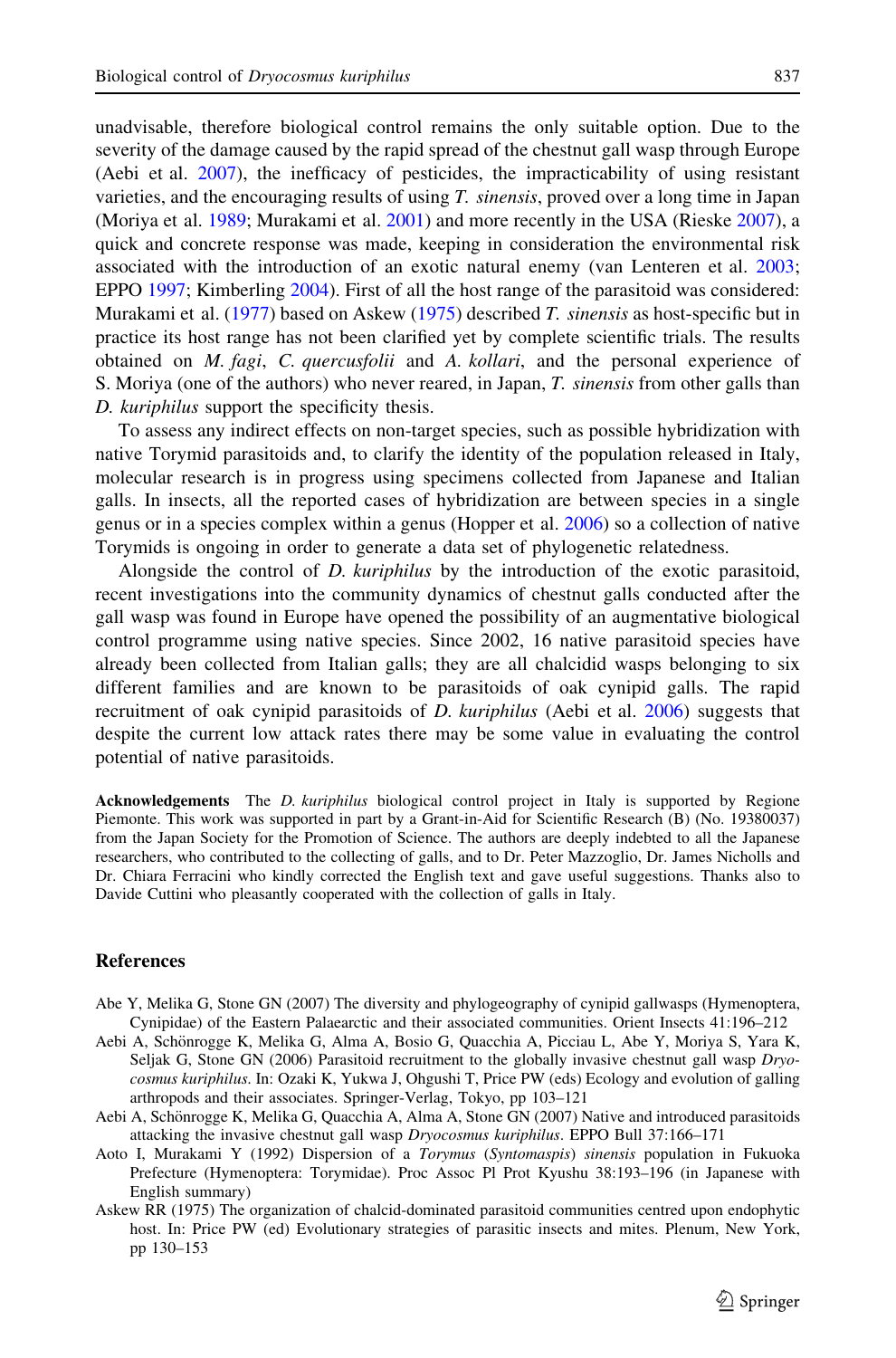- <span id="page-9-0"></span>Brussino G, Bosio G, Baudino M, Giordano R, Ramello F, Melika G (2002) Pericoloso insetto esotico per il castagno europeo. L'Informatore Agrario 37:59–61
- EPPO (1997) Pest risk assessment scheme. EPPO Bull 27:281–305
- EPPO (2005) Data sheets on quarantine pests—Dryocosmus kuriphilus. EPPO Bull 35(3):422-424
- EPPO (2006) Workshop on Dryocosmus kuriphilus Cuneo (IT), 2006-06-26/28. [http://archives.eppo.org/](http://archives.eppo.org/MEETINGS/2006_meetings/dryocosmus_presentations/workshop_dryocosmus.htm) [MEETINGS/2006\\_meetings/dryocosmus\\_presentations/workshop\\_dryocosmus.htm.](http://archives.eppo.org/MEETINGS/2006_meetings/dryocosmus_presentations/workshop_dryocosmus.htm) Cited 30 Nov 2006
- Gyoutoku Y, Uemura M (1985) Ecology and biological control of the chestnut gall wasp, Dryocosmus kuriphilus YASUMATSU (Hymenoptera: Cynipidae). 1. Damage and parasitization in Kumamoto Prefecture. Proc Assoc Pl Prot Kyushu 31:213–215
- Hopper KR, Britch SC, Wajnberg E (2006) Risks of interbreeding between species used in biological control and native species, and methods for evaluating their occurrence and impact. In: Bigler F, Babendreier D, Kuhlmann U (eds) Environmental impact of invertebrates for biological control of arthropods: methods and risk assessment. CABI Publishing, Wallingford, pp 78–97
- Jaksa J (2006) Situation with *Dryocosmus kuriphilus* in Slovenia. EPPO Workshop on *Dryocosmus kuriphilus* Cuneo (IT), 2006-06-26/28. http://archives.eppo.org/MEETINGS/2006 meetings/ 2006-06-26/28. [http://archives.eppo.org/MEETINGS/2006\\_meetings/](http://archives.eppo.org/MEETINGS/2006_meetings/dryocosmus_presentations/workshop_dryocosmus.htm) [dryocosmus\\_presentations/workshop\\_dryocosmus.htm.](http://archives.eppo.org/MEETINGS/2006_meetings/dryocosmus_presentations/workshop_dryocosmus.htm) Cited 10 Oct 2006
- Kato K, Hijii N (1997) Effects of gall formation by Dryocosmus kuriphilus Yasumatsu (Hymenoptera: Cynipidae) on the growth of chestnut trees. J Appl Entomol 121:9–15
- Kimberling DN (2004) Lessons from history: predicting successes and risks of intentional introductions for arthropod biological control. Biol Invasions 6:301–318
- Ministero delle Politiche Agricole e Forestali (2006) Decreto Ministeriale del 23 febbraio 2006, Misure per la lotta obbligatoria contro il cinipide del castagno *Dryocosmus kuriphilus* Yasumatsu. Gazzetta Ufficiale della Repubblica Italiana n.61 del 14.03.06
- Moriya S, Inoue K, Ôtake A, Shiga M, Mabuchi M (1989) Decline of the chestnut gall wasp population, Dryocosmus kuriphilus Yasumatsu (Hymenoptera: Cynipidae) after the establishment of Torymus sinensis Kamijo (Hymenoptera: Torymidae). Appl Entomol Zool 24:231–233
- Moriya S, Inoue K, Mabuchi M (1990) The use of *Torymus sinensis* to control chestnut gall wasp, *Dryo*cosmus kuriphilus, in Japan. The use of natural enemies to control agricultural pest. FFTC Book series No. 40
- Moriya S, Shiga M, Adachi I (2003) Classical biological control of the chestnut gall wasp in Japan. In: Van Driesche RG (ed) Proceedings of the 1st international symposium on biological control of arthropods. USDA Forest Service, Washington, pp 407–415
- Murakami Y (1981) The parasitoids of Dryocosmus kuriphilus Yasumatsu (Hymenoptera: Cynipidae) in Japan and the introduction of a promising natural enemy from China (Hymenoptera: Chalcidoidea). J Fac Agric Kyushu Univ 25:167–174
- Murakami Y, Gyoutoku Y (1995) A delayed increase in the population of an imported parasitoid, Torymus (Syntomaspis) sinensis (Hymenoptera: Torymidae) in Kumamoto, Southwestern Japan. Appl Entomol Zool 30:215–224
- Murakami Y, Umeya K, Oho N (1977) A preliminary introduction and released of a parasitoid (Chalcidoidea, Torymidae) of the chestnut gall wasp Dryocosmus kuriphilus Yasumatsu. Jpn J Appl Entomol Zool 21:197–203
- Murakami Y, Ohkubo N, Moriya S, Gyoutoku Y, Hyo Kim C, Kuk Kim J (1995) Parasitoids of Dryocosmus kuriphilus (Hymenoptea: Cynipidae) in South Korea with particular reference to ecologically different types of Torymus (Syntomaspis) sinensis (Hymenoptera: Torymidae). Appl Ent Zool 30(2): 277–284
- Murakami Y, Toda S, Gyoutoku Y (2001) Colonization of imported Torymus (Syntomaspis) sinensis Kamijo (Hymenoptera: Torymidae) parasitic on the chestnut gall wasp (Hymenoptera: Cynipidae). Success in the eighteenth year after release in Kumamoto. Proc Assoc Pl Prot Kyushu 47:132–134
- Ohkubo N (1992) Distribution of parasitoids of chestnut gall wasp, Dryocosmus kuriphilus Yasumatsu in Nagasaki Prefecture. Proc Assoc Pl Prot Kyushu 38:190–192 (in Japanese)
- Oho N, Shimura I (1970) Process of study on Dryocosmus kuriphilus Yasumatsu (Hymenoptera: Cynipidae) and several problems about recent infestation. Shokubutsu Boeki (Plant Prot) 24:421–427 (in Japanese)
- Paparatti B, Speranza S (2005) Prima segnalazione del cinipide orientale del castagno (Dryocosmus kuriphilus) in Italia centrale. Atti del IV Convegno Nazionale CASTAGNO 2005. Italus Hortus 12:40
- Rieske LK (2007) Success of an exotic gallmaker, Dryocosmus kuriphilus, on chestnut in the USA: a historical account. EPPO Bull 37(1):172–174
- Sartor C, Mellano MG, Quacchia A, Alma A, Botta R (2007) Cinipide galligeno del castagno: prospettive di impiego di strategie da affiancare alla lotta biologica. Riassunto dei lavori, VIII giornate scientifiche SOI. Italus Hortus 14:130–133